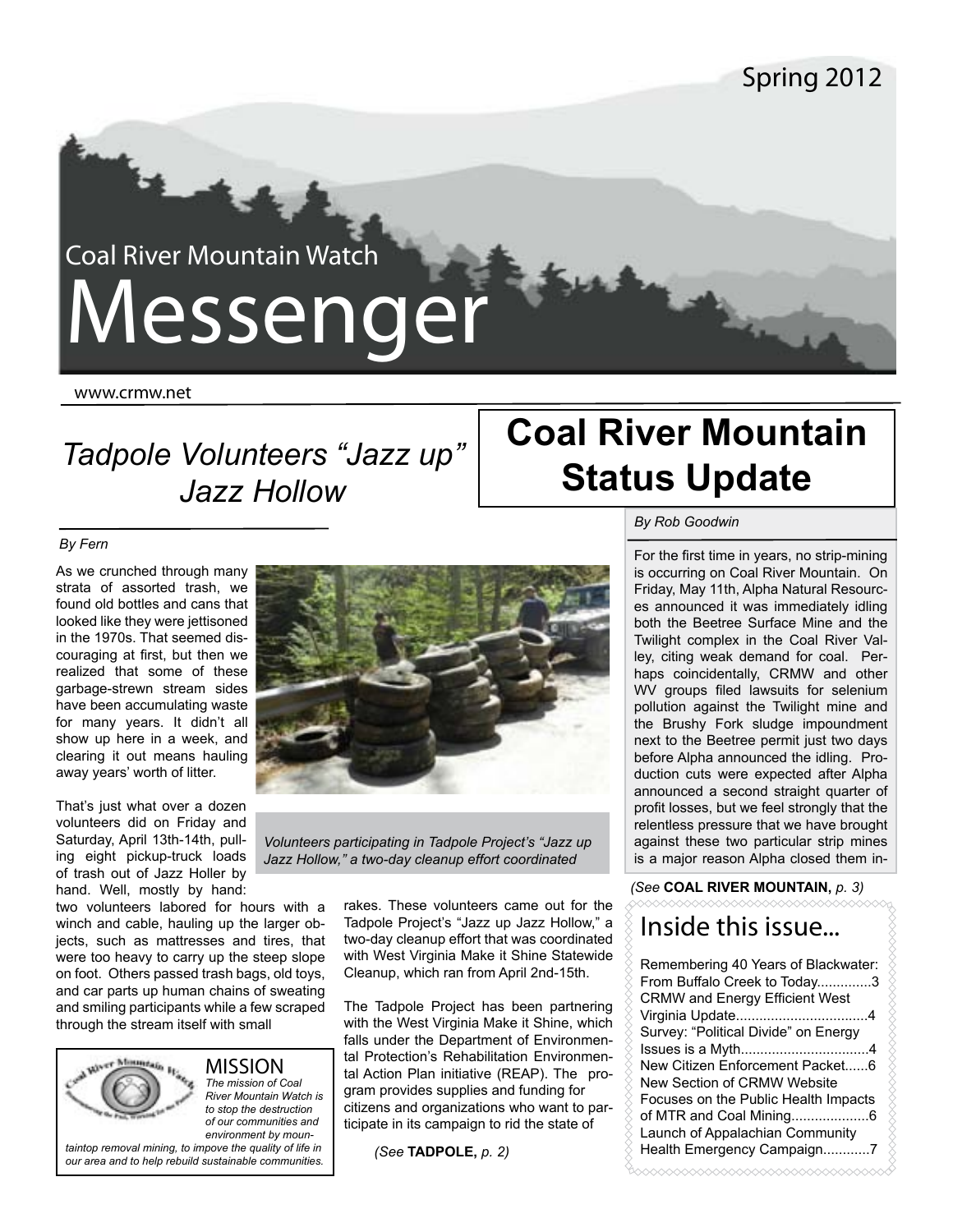stead of deep mines. While this is only a temporary relief, it renews our determination to end strip mining and save Coal River Mountain. They have only mined a very small part of the mountain, and we aim to keep it that way.

The Citizens' Enforcement Project continues to actively monitor other mining and permitting activities on Coal River Mountain. Over the past few months there have been some major developments in the status of permits on Coal River Mountain. CRMW is awaiting a decision from the Federal Office of Surface Mining on whether it is going to use its oversight authority to revoke the 2,000 acre Eagle 2 permit that encompasses the highest ridges of Coal River Mountain. According to Section 506 of the Surface Mining Control and Reclamation Act (SMCRA) a permit must begin mining within 3 years after issuance or the

permit is terminated. This permit expired in the summer of 2011 and upon receipt of a complaint from CRMW regarding the matter the WV DEP granted the company an extension; however, the OSMRE is unsure whether the DEP has the authority to grant an extension after the termination date.

In April the WV DEP terminated the application for the Leather Leaf Surface Mine Permit that proposed to mine over 1,200 acres on the eastern ridge of Coal River Mountain near the communites of Sycamore creek and Clear Creek. Marfork applied for this permit in 2010, but failed to act on the application and work towards approval. This is not end of story for mining in this area, but informal reports from Marfork say that it will be at least 5 years before they anticipate mining in this area.

On May 9th Coal River Mountain Watch went to the Surface Mine Board to contest the 250 acre Collins Fork Remediation Project surface mine permit. CRMW asked that the comment period be reopened because WV DEP unlawfully held an informal conference over 3 years after the end of the comment period where WV Code requires that period not to exceed 30 days. WV DEP also denied CRMW their right to a citizens' inspection of the permit area prior to the informal conference. WV Surface mine board ruled that it was appalled that the WV DEP egregiously violated the law by exceeding the deadline for an informal conference by 3 years; however, the board refused to grant citizens an inspection of the permit, comment period and informal conference saying that our requests would not be "in the public interest". Dissenting from the Board's decision, Board member John Hunter strongly advised CRMW to appeal the permit to Circuit Court due to WV DEP's egregious violation of the law.

#### By Mat Louis-Rosenberg

On March 2nd, the Sludge Safety Project had an event, Remembering 40 Years of Black Water: From Buffalo Creek to Today, at the West Virginia State Capitol to commemorate the 40th anniversary of the Buffalo Creek Disaster and all victims of coal slurry. Despite stormy weather, over 40 West Virginians and allies gathered to remember and learn about the Buffalo Creek disaster, listen to personal stories of folks impacted by coal slurry, and hear wonderful music from Paige Dalporto, Michael and Carrie Kline, and Miranda Brown.

Mickey McCoy from Inez, KY opened by talking about the stunning impact of the Buffalo Creek Disaster throughout the Appalachian coalfields. He went on to describe how his hometown was also destroyed by the failure of a Massey Energy slurry impoundment in 2000. Mickey ridiculed the coal companies for their attempts to declare both disasters "Acts of God" and urged attendees to fight on.

We then watched a portion of Appalshop's excellent film "Buffalo Creek: An Act of Man", filmed shortly after Pittston Coal Company's catastrophic slurry dam failure that killed 125 people and left thousands homeless. The images of the flood and interviews with residents were shocking and devastating, but equally shocking was the

utterly unwillingness of the coal company, state and federal regulators and the Governor to follow the law or take responsibility for what happened.



*To purchase this movie, please go to* 

*Appalshop.org*

A highlight was a powerful speech by Ken Hechler, legendary advocate for coal-impacted communities, who worked to secure relief for Buffalo Creek communities in 1972. Despite speaking from a wheelchair, his voice rang loud and clear through

the Capitol as he declared, "I charge the Pittson Coal Company with murder!" He reminded the audience that it was up to the citizens to rise up and force the necessary changes to prevent another Buffalo Creek. Our final speaker was Maria Lambert from Prenter, WV. Maria spoke powerfully of how the water in her community was poisoned by coal slurry and the devastating illnesses that have resulted. She held up test results showing huge levels of toxic heavy metals in her husband's body and demanded to know how they got there. She also wanted to know why not a single state legislator was in attendance.

(visit the Sludge Safety Project website www.sludgesafety.org to hear more from Maria and her community's story in an excellent radio piece by Catherine Moore.)

The evening closed with a candlelit circle and prayer led by Rev. Robin Blakeman. Recalling her own roots in Logan County, Rev. Blakeman prayed for the memory of those lost to slurry and asked for strength for all those gathered to continue the fight to protect West Virginia communities. Many thanks to everyone who participated and made the event possible. It was a great evening that renewed our commitment to banning slurry and making safer coalfield communities.

# Remembering 40 Years of Blackwater: From Buffalo Creek to Today



unsightly litter. West Virginia Make It Shine's statewide cleanup is also part of larger, nationwide campaign: Keep America Beautiful's Great American Cleanup, the nation's largest annual community involvement program. Last year, the Great American Cleanup involved about 3,800,000 volunteers and 30,600 cleanup events total. While the Tadpole Project has always remained locally focused, with cleanups sweeping the Marsh Fork of the Big Coal River, we're also plugging into state and national programs that help us to have a larger impact.

 With a mission that's easy for most folks to get behind, the Tadpole Project really thrives off of community involvement. Tadpole takes its direction from community meetings where local folks get together and discuss the health of their watershed. This February, one community meeting yielded a list of spots in the watershed that are in the most dire need of cleanup, including Jazz Hollow, Peach Tree Falls, and several other swimming holes. The Tadpole Project has already hosted several trash pick-ups at Peach Tree and Jazz Hollow this spring, and we've had the satisfaction of seeing

countless pickup-truck-loads of turquoise bags carted away from these special places. Look out for the next wave of clean-ups as we take the Marsh Fork by storm!

 So far in its lifecycle, the Tadpole Project has focused its efforts on eliminating the easily visible pollution—litter—from the Marsh Fork's tributaries. Yet, as its name suggests,Tadpole is ready for a metamorphosis. Our vision for the project is its expansion from addressing litter, which makes these waterways a less beautiful place to recreate in or live near, to addressing the pollutants that kill stream life and make the water dangerous to humans. Our first step toward this was hosting the DEP's WV Save Our Streams training at our office in Naoma. WV S.O.S. is a free service provided by the WV DEP in which interested citizens can become certified to assess and record stream health. On April 24th, staff and volunteers waded in the chilly waters of Horse Creek and the Marsh Fork measuring flow, conductivity, and pH and recording many other indicators of chemical, physical, and biological integrity. We sorted through samples of benthic macroinvertebrates, counting tails and teasing out the stonefly larvae from the mayfly larvae, and we

learned that even tracing the direction that a snail's shell twists could be a hint about the purity of the water we were splashing in. During the next few months, we'll be using our new skills to investigate problem areas in the Marsh Fork watershed and forming a plan for more comprehensive stream surveys. On May **19th,** Coal River Mountain Watch is going to devote an entire day to stream health. We're going to be putting our backs into a stream cleanup at the same time as we take biological samples that will help us keep watch for pollutants. Come out and join us on the water and afterward at our new office for a picnic celebration!

 As volunteers sally forth to discover exactly what pollutants are affecting our streams, we'll be learning more about the big picture of the health of this watershed. Blackwater spills cloud the water of many creeks, while others are choked with "yellow boy," an iron precipitate caused by acid mine drainage. The better we know exactly what's wrong with any of our impaired waterways, the better we'll know the exact steps to take to restore the Marsh Fork watershed.

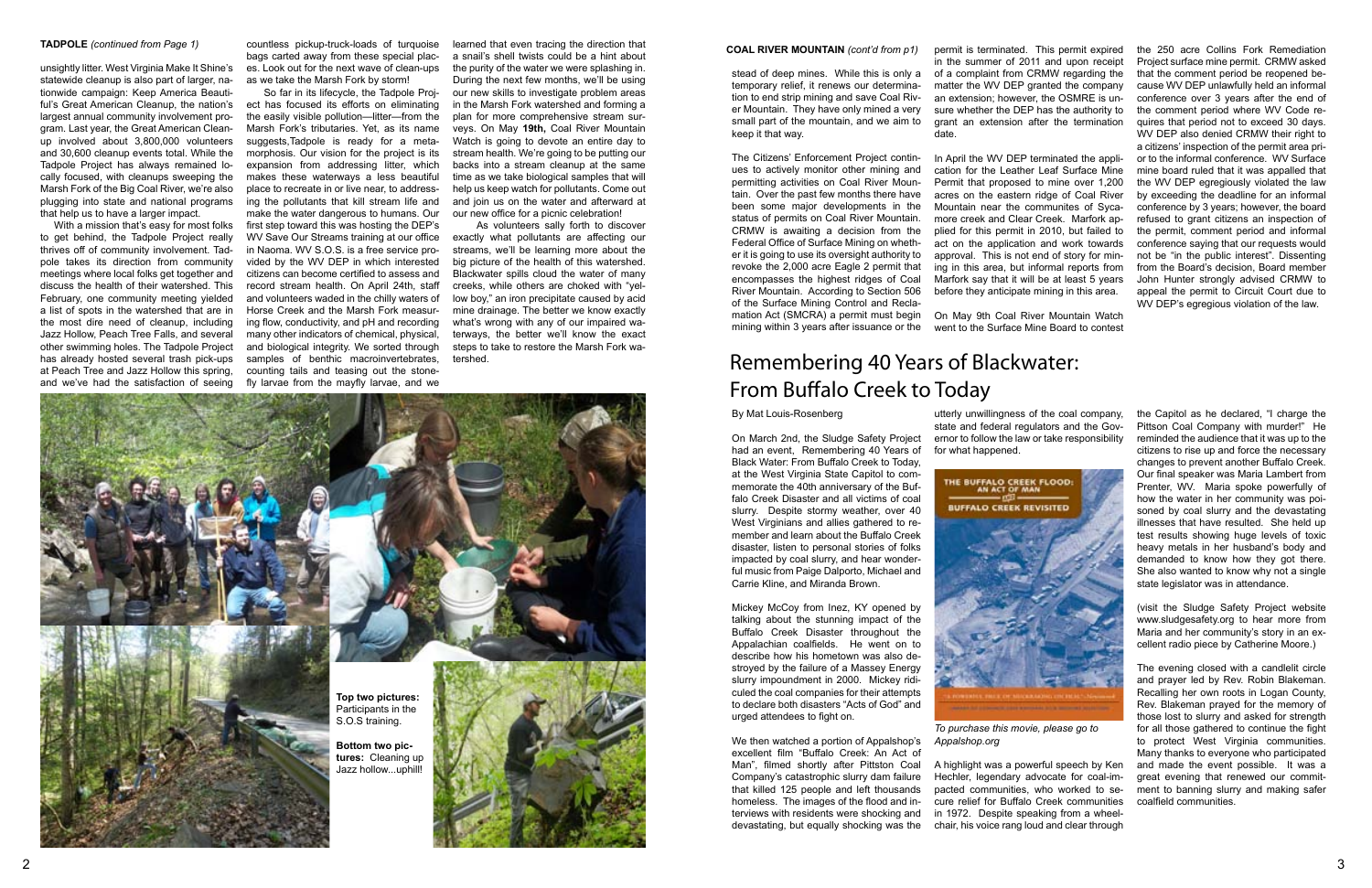## CRMW and Energy Efficient West Virginia Update

By Cathy Kunkel and Molly McLaughlin

During the 2012 WV state legislative session, CRMW supported two bills that would have helped keep rising electric rates in check and promote energy efficiency. In southern WV, electricity bills have become an increasing burden in recent years – rates have increased more than 50% and about a quarter of people in southern WV are delinquent in paying their bills. A large part of this increase in rates is due to the price of coal, which has increased 70% in the past 5 years.

 As a member of the Energy Efficient West Virginia coalition, we worked on two bills - Least Cost Planning (S.B. 162) and an Energy Efficiency Resource Standard (H.B. 4363) – that would have helped protect residents from large electricity rate increases and drive a market for energy efficiency services. Given West Virginia's old and inefficient housing stock and the state's historic lack of investment in energy efficiency, there is huge potential for efficiency.

 Least Cost Planning, also known as Integrated Resource Planning, requires utility companies to determine the mix of resources that will meet electricity demand at the lowest cost and to provide this analysis to the Public Service Commission for review. This process requires utility companies to consider demand-side resources, such as energy efficiency, as well as supply-side resources, like coal and wind. Experience in other states has shown that investing in energy efficiency is a much less expensive way to meet electricity demand than investing in any other source of fuel. On average, energy efficiency costs 2-4 cents/kWh to generate (because ev-

while continuing to publicly proclaim coal to be the cheapest option for WV. But with coal prices rising and with West Virginia's oldest coal plants becoming increasingly expensive to run, it is clear that continuing to rely on coal for 97% of our electricity is an increasingly risky and expensive path – and the coal industry knows it.

used elsewhere) while investing in a new coal fired power plant costs 11-14 cents/ kWh to generate. The Least Cost Planning Bill, S.B. 162, was introduced to the Senate Judiciary Committee at the beginning of the legislative session. Due to power company opposition, the bill was never put to a vote. The head of the Senate Judiciary Committee was unwilling to run a bill that the utility companies were against, even though a majority of his committee supported the bill and hundreds of West Virginians had sent emails and made phone calls in support of the bill. Although it was not surprising, it was saddening to see the legislature cave-in to the power companies so easily.

ery kilowatt saved frees up a kilowatt to be dard (EERS), would require utility compa-An Energy Efficiency Resource Stan-

 Ironically, the coal industry also came out against the least-cost planning bill, even



nies in the state to reduce electricity sales and peak electricity demand by 5% of 2010 levels by 2018 and by 15% by 2025. The utility companies would achieve these reductions by offering energy efficiency programs to their customers. Over half the states in the country have an EERS and many utility companies are achieving 1-2% savings each year. AEP and FirstEnergy, the parent companies of the utilities in West Virginia, are offering strong energy efficiency programs in other states where they operate, including Ohio, Pennsylvania and Maryland, because these states already have Energy Efficiency Resource Standards. There is no reason the same opportunities shouldn't be available to West Virginians. This bill was introduced to the House Judiciary Committee late in the session and did not make it out of committee. The head of the House Judiciary Committee expressed interest in the bill

and said he will support it next year.

 Although neither of the bills that EEWV supported were passed this legislative session, the group is already gearing up for the 2013 Legislative Session by doing outreach and educating people on the potential of energy efficiency in West Virginia. Additionally, there were many smaller successes during the 2012 Legislative Session. Hundreds of people called and emailed their legislators in support of energy efficiency and many news articles and editorials were written about the energy efficiency related legislation.

 For more information about Energy Efficient West Virginia please visit www. eewv.org, email us at energyefficientwestvirginia@gmail, or come and friend Energy Efficient West Virginia on Facebook.

### **POLITICAL DIVIDE** continued from p. 5

 Pam Solo, founder and president, Civil Society Institute, said: "Our new survey is a clarion call to action: Americans think that it is time for decisive action toward a renewable energy future that will protect public health and provide reliable and cost effective energy. It is only through the work of groups like OVEC, Christians for the Mountain and Coal River Mountain Watch that this 'bottom up' process of change will take place. And it is only through such a grassroots-driven process that we can shake off the partisan gridlock of Washington, D.C., so that Americans can focus on what is really important to them: a clean energy future that does not sacrifice our water, air and health to politically powerful nuclear and fossil fuel interests."

Conducted March 22-25, 2012, the new ORC International survey of 1,019 Americans shows that: • More than eight out of 10 Americans (83 percent) – including 69 percent of Republicans, 84 percent of Independents, and 95 percent of Democrats – agree with the following statement: 'The time is now for a new, grassroots-driven politics to realize a renewable energy future. Congress is debating large public investments in energy and we need to take action to ensure that our taxpayer dollars support renewable energy – one that protects public health, promotes energy independence and the economic well being of all Americans."

• Even with high gasoline prices today, 85 percent of Americans – including 76 percent of Republicans, 87 percent of Independents, and 91 percent of Democrats – agree with the statement "(e) nergy development should be balanced with health and environmental concerns" versus just 13 percent who think "health and environmental concerns should not block energy development." • More than two out of three (68 percent) think it is "a bad idea for the nation to 'put on hold' progress towards cleaner energy

sources during the current economic difficulty."

• Eight out of 10 Americans agree that "water shortages and the availability of clean drinking water are real concerns. America should put the emphasis on first developg new energy sources that require less water and result in lower water pollution. "Only 15 percent of Americans think that "America should proceed first with developing energy sources even if they may have significant water pollution and water shortage downsides."

• Two thirds of Americans (67 percent) think that "political leaders should help to steer the U.S. to greater use of cleaner energy sources – such as increased efficiency, wind and solar – that result in fewer environmental and health damages." Under a third of Americans (30 percent) think that "political leaders should stay out of the energy markets and let private enterprise have a free hand in picking energy sources and setting prices." Other Key Survey Findings

• About two out of three Americans (66 percent) – including 58 percent of Republicans, 65 percent of Independents, and 75 percent of Democrats – agree that the term "'clean energy standard' should not be used to describe any energy plan that involves

nuclear energy, coal-fired power, and natural gas that comes from hydraulic fracturing, also known as 'fracking'". • More than eight out of 10 Americans (82 percent) – including 78 percent of Republicans, 81 percent of Independents, and 85 percent of Democrats – agree with the following statement: 'Whether they are referred to as 'subsidies,' 'tax incentives' or 'loan guarantees,' the use of taxpayer dollars for energy projects are long-term investments. However, government incentives for energy must benefit public health and economic well-being. Clear guidelines are needed to direct public energy investments by shifting more of the risk from taxpayers and ratepayers and more to the companies involved.'"

• More than two out of three Americans (68 percent) – including 60 percent of Republicans, 76 percent of Independents, and 74 percent of Democrats – think that America's "new energy future" should be guided by the "precautionary principle," which would work very much like the Hippocratic oath does for doctors: "The precautionary principle would advocate a conservative approach to the use of technologies that may put public health at risk and create irreversible environmental harm. If there is not enough scientific evidence showing that it is safe, precaution should guide decisions in those cases."

• More than three out of four Americans (77 percent) – including 70 percent of Republicans, 76 percent of Independents, and 85 percent of Democrats – agree that "(t)he energy industry's extensive and well-financed public relations, campaign contributions and

lobbying machine is a major barrier to moving beyond business as usual when it comes to America's energy policy." • Eight out of 10 Americans (81 percent) who are aware of fracking say that they are concerned – including nearly half (47 percent) who are "very concerned" – about the impact of fracking on water quality.

• About nine out of 10 Americans (89 percent) agree that "U.S. energy planning and decision making must be made with full knowledge and understanding about the availability of water regionally and locally, and the impact this water use from specific energy choices has on their economies, including agricultural production."

• Three out of four Americans (76 percent) would support "a shift of federal loan-guarantee support for energy away from nuclear reactors and towards clean, renewable energy, such as wind and solar."

For the full survey findings, go to http://www.CivilSocietyInstitute.org on the Web.

Survey Methodology: The new survey findings are based on a telephone survey conducted by ORC International among a national probability sample of 1,019 adults comprising 506 men and 513 women 18 years of age and older, living in private households in the continental United States. Interviewing for this survey was completed during the period March 22-25, 2012. The margin of error is plus or minus three percentage at the full sample size.

Editor's Note: A streaming audio replay of the news event releasing this report is available on the Web at http://www.CivilSocietyInstitute.org.

# Survey: "Political Divide" on Energy Issues is a Myth Across-the-Board Political Support for Shifting From Dirty Energy

 Republicans, Independents and Democrats agree that the United States should move away from its reliance on dirty energy sources that foul the air and water and toward a future that makes greater use of clean energy sources, according to a major new survey conducted for the nonprofit and nonpartisan Civil Society Institute (CSI) and released today in West Virginia by Coal River Mountain Watch (CRMW), Christians for the Mountains (CFTM) and the Ohio Valley Environmental Coalition (OVEC).

 "Lobbyists for the coal and Marcellus Shale industries attempt to marginalize

those of us who are working towards a cleaner energy future for West Virginia and the nation. But this new survey makes very clear what we know to be true: when it comes to energy issues, we are the majority, not the 'fringe.' Political leanings just don't matter. Americans of all stripes want our energy future to be cleaner, healthier and truly renewable," said OVEC's Vivian Stockman.

 "Our politicians must stop ignoring the American voters' demand for truly clean, renewable, healthy energy and stop parroting dirty energy lobbyists' talking

points," said CRMW Executive Director Vernon Haltom. "I feel encouraged that most Americans want a healthy energy future, as I do. I hope they will hold accountable those who insist on ransoming our children's health for filthy profits from devastating processes such as mountaintop removal, fracking, and nuclear."

 "Christians are directed to care for Creation. This survey bodes well for that direction," said Allen Johnson, co-founder of CFTM. "It shows that mainstream Americans are ignoring the major energy companies' PR campaigns and clamoring for a cleaner energy future."

(*See* **Political Divide** *p. 5)*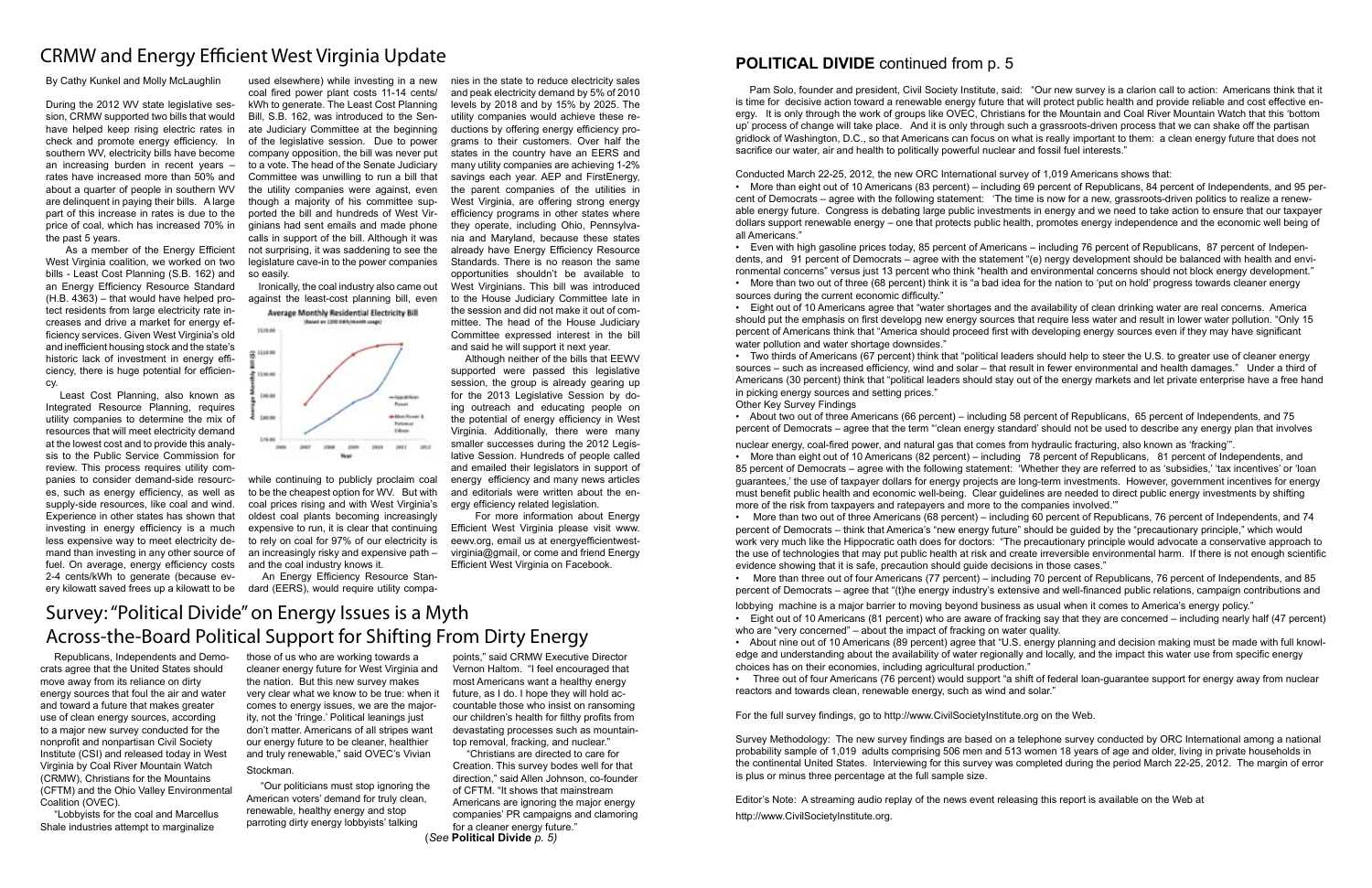#### *By Emily Arons*

Coal River Mountain Watch has a new "Citizen Enforcement Packet," a 47-page resource for people who want to protect their homes and communities from irresponsible coal mining. This packet compiles materials that have been on the CRMW website for about a year, but they are now in a more "user-friendly" format.

The documents in the packet provide detailed instructions for individuals who want to take action in their communities. There are step-by-step guides for dealing with bad water, blasting, and new permits. The packet also contains advice on filing complaints, explanations of the laws that are supposed to protect communities, in-

structions for finding out information about mines and water quality, and detailed contact information for individuals at the Department of Environmental Protection and other agencies.

After years of combating the coal industry and trying to work with the regulatory agencies in West Virginia, Mat Louis-Rosenberg and Rob Goodwin, both on staff at CRMW, decided that an important next step in their work was to equip others with the skills and resources they had learned. They set up a series of "Citizen Enforcement Trainings," where they talked through online resources for protecting communities from the coal industry. They wrote these Citizen Enforcement documents to accompany the trainings—resources that individuals

could take home with them.

Now Coal River Mountain Watch is taking this information door to door in communities in McDowell and Wyoming Counties through the Citizen Enforcement Outreach Program. Through face-to-face conversations, staff and volunteers are identifying problems in communities (ranging from bad water to speeding coal trucks) and distributing relevant resources for dealing with these issues.

Anyone who is interested in using this packet may visit our website, crmw.net or call our office 854 2182 to get a copy.

# NEW Citizen Enforcement Packet: User-Friendly Resources for Confronting Water Contamination, Blasting, and New Permits

# New Section of CRMW Website Focuses on the Public Health Impacts of MTR and Coal Mining

#### by Jen Osha

Coal River Mountain Watch announces the creation of a new section on our website entitled "The Health Impacts of Mountaintop Removal and Coal Mining." Coal River Mountain Watch works to protect the health and safety of communities impacted by mountaintop removal coal mining and has long argued that this form of mining has serious consequences for the health of people in surrounding communities. Recent peer-reviewed scientific studies have confirmed this observation.

The new health guide on Coal River Mountain Watch's website includes a list of the peer reviewed research that has been conducted on the impacts of MTR and coal mining in general on public health in local communities. Six of the studies are specific to mountaintop removal. These studies, conducted from 2007 to 2011, provide evidence that human health problems such as heart, respiratory and kidney diseases, cancer, low birth weight and serious birth defects are significantly higher in communities near mountaintop removal mine sites.

In addition to listing the studies, the new public health guide provides information about the findings of each of these studies in an easy to read format. Each page includes a summary of the purpose, important findings, and results of each study. For readers who want to learn more, a link to the entire paper is provided. Additionally, on the right sidebar are pictures and quotes from Coal River residents that relate to the specific study page.

These summaries are linked to a new mapping tool developed by Appalachian Voices for ilovemountains.org that uses scientific evidence and government data to graphically show the human casualties of mountaintop removal coal mining. The new tool was released in conjunction with the annual I Love Mountains Day in Frankfurt, KY, where citizens gathered to advocate an end to mountaintop removal coal mining, a destructive practice that has shortened lifespans and caused illnesses in Central Appalachia for decades.

"The coal companies have taken everything from us, our air and water, as well as the connection we once had with our culture of self sufficiency. Now that these studies prove the things we've been saying for years about the cancer rates and everything else in this area it's time for the American public to take notice and do something about it," states CRMW staffer Junior Walk.





# Public Health and MTR *(Continued from Page 4)*

"It is important to realize that birth defects for babies born in [areas impacted by] mountaintop removal are over twice as high than if the mother smokes during pregnancy, and over 10 times as high for circulatory/ respiratory defects," said Vernon Haltom from Coal River Mountain Watch.

"Most of the people that died in this area around here, from Stickney on down, died of some type of cancer. And it's not just mom and dads. A lot of the kids, as they got older, 19, 20, or whatever, died with some type of cancer also...Wherever there was mining, there was always cancer," states Coal River Resident Kathleen Dickens.

*ILoveMountains.org* is a project of The Alliance for Appalachia, which is made up of thirteen local, state and regional organizations across Appalachia, including Coal River Mountain Watch, working together to end mountaintop removal and create a prosperous future for the region.

To view the summaries of the studies, visit *www. crmw.net* and click on "Health and MTR"

To view the mapping tool on "The Human Cost of Coal," visit *iLoveMountains.org/the-human-cost*

We are facing an

in areas with mountain top removal.



*Comparison of air filters between MTR community and non MTR community: "This picture shows three air filters of collected dust. The one on the left was collected 200 yards up the mountain from my home. The one on the right was collected from our deck. The one in the middle was collected four hours north, at West Virginia University in Morgantown, WV. All were placed at the same time and collected for* 

*two weeks," Coal River Valley Resident Bo Webb.*

# Launch of Appalachian Community Health Emergency Campaign

Appalachian Community Health Emergency (ACHE) is a campaign that seeks to educate others about the birth defects and diseases affecting individuals living in areas with mountain top removal. Its vision it to educate the United States Congress (via the committee structure) about the public health crisis affecting citizens living in areas with mountain top removal. To this end, ACHE will seek solutions and government intervention from those agencies with the responsibility to protect the health of Americans.

ACHE's vision is for the United States government to declare an immediate moratorium on mountaintop removal mining, evaluate the health problems citizens face because of mountain top removal, and report results of such study to Congress. ACHE will reach its vision by employing the findings of scientific, peer-reviewed research to educate government, public and private sectors and engage in a Appalachian Community dialogue with agencies such as, but not limited to, the Environmental Protection Agency, the United States Department of Justice, the United States Department HEALTH EMERGENCY of Health and Human Services, the American Cancer Society, the America Lung Association, and the American Centers for Disease Control and Prevention.

> To get involved, please visit *www.stoptheache.org* or like ACHE's facebook page at *www.facebook.com/AppalachianCommunityHealthEmergency*